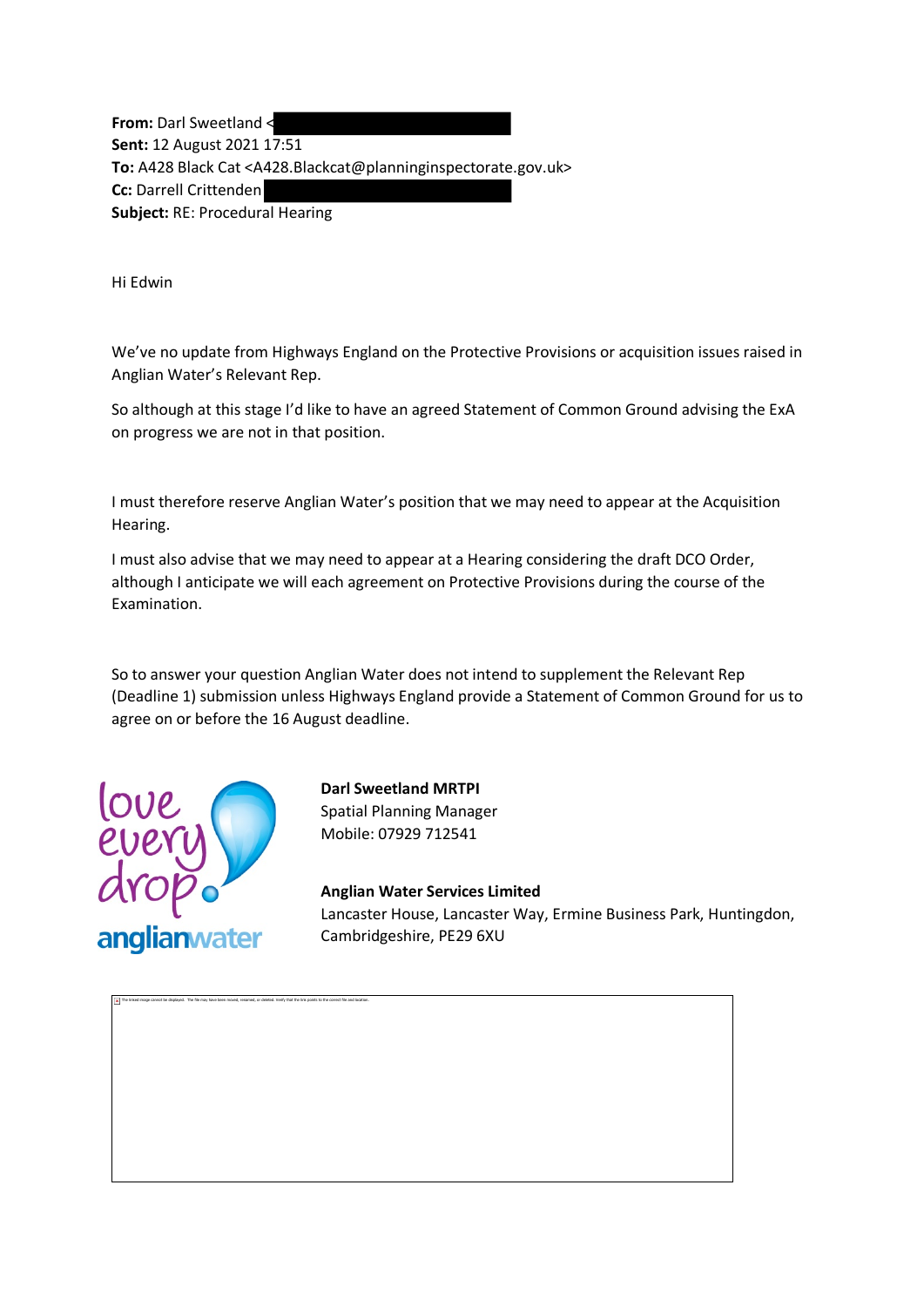**From:** A428 Black Cat <A428.Blackcat@planninginspectorate.gov.uk> **Sent:** 12 August 2021 11:50 **To:** Darl Sweetland **Cc:** Darrell Crittenden **CC:** Darrell Crittenden **in the CC:**  $\frac{1}{2}$  A428 Black Cat <A428.Blackcat@planninginspectorate.gov.uk> **Subject:** RE: Procedural Hearing

## **\*EXTERNAL MAIL\* - Please be aware this mail is from an external sender - THINK BEFORE YOU CLICK**

Dear Darl,

Thank you for your email. I just wanted to clarify whether you wish for the information you provided below to be a Deadline 1 submission (in advance of the 31 August 2021 deadline) or whether you will be submitting a more detailed submission for Deadline 1?

I look forward to hearing from you soon.

Kind regards,

Edwin Mawdsley

NSIP Officer

The Planning Inspectorate

3K, Temple Quay House, 2 The Square, Temple Quay, Bristol, BS1 6PN

[https://www.gov.uk/government/organisations/planning-inspectorate](https://gbr01.safelinks.protection.outlook.com/?url=https%3A%2F%2Fwww.gov.uk%2Fgovernment%2Forganisations%2Fplanning-inspectorate&data=04%7C01%7Ca428.blackcat%40planninginspectorate.gov.uk%7C4a64e82504d84c289ddd08d95db15aa3%7C5878df986f8848ab9322998ce557088d%7C0%7C0%7C637643838579996394%7CUnknown%7CTWFpbGZsb3d8eyJWIjoiMC4wLjAwMDAiLCJQIjoiV2luMzIiLCJBTiI6Ik1haWwiLCJXVCI6Mn0%3D%7C1000&sdata=aCVcRN29jlMcivgieQstAL7Tip7gh5grfwqLpfMweZo%3D&reserved=0) Twitter: [@PINSgov](mailto:@PINSgov) Email: [Edwin.Mawdsley@planninginspectorate.gov.uk](mailto:Edwin.Mawdsley@planninginspectorate.gov.uk)

Tel: [0303 444 5694](tel:03034445694)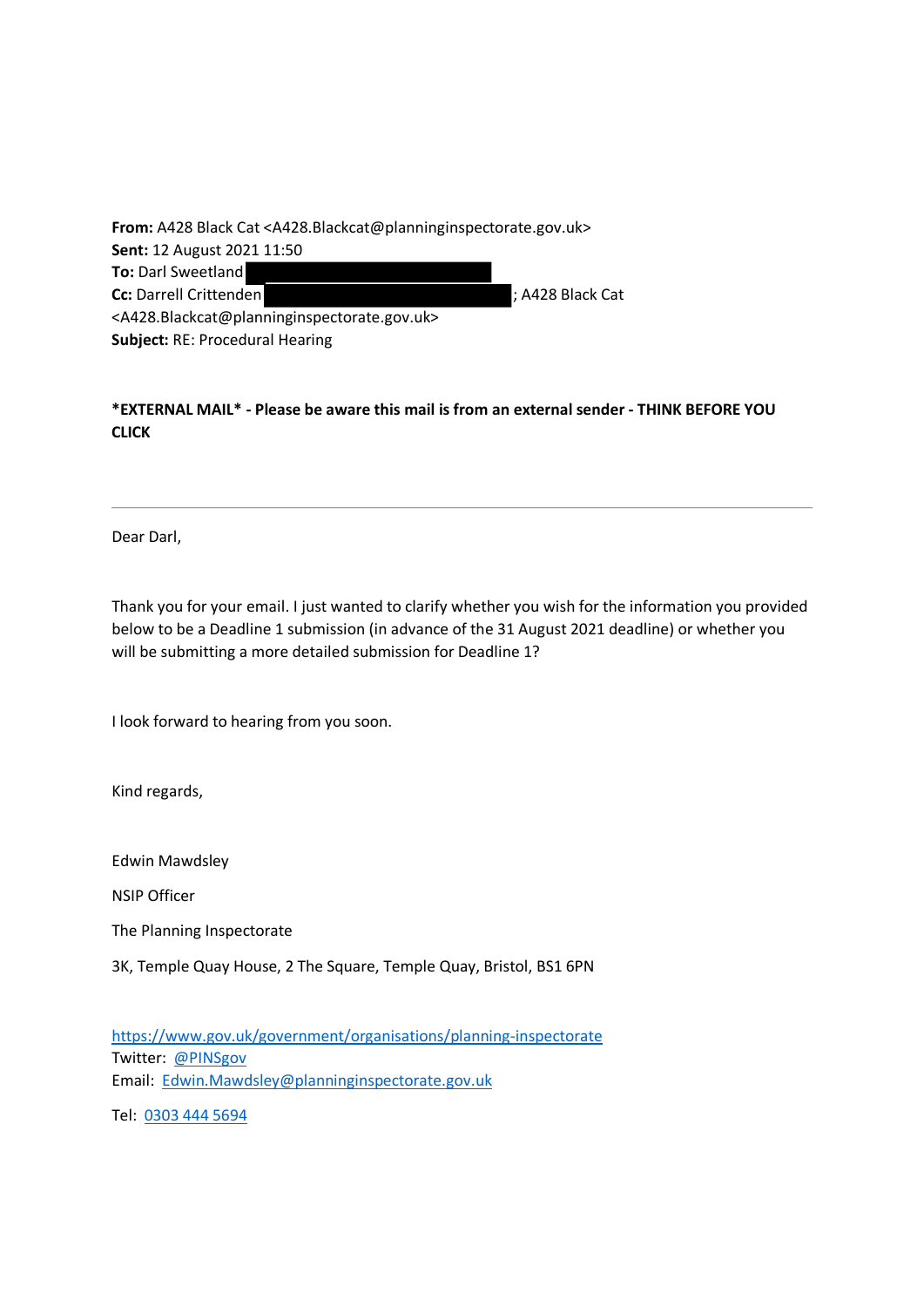Please view our **Privacy Notice** before sending information to the Planning Inspectorate.

**From:** Darl Sweetland **Sent:** 10 August 2021 09:47 To: A428 Black Cat <A428.Blackcat@planninginspectorate.gov.uk> **Cc:** Darrell Crittenden **Subject:** Procedural Hearing

Morning PINS team

The linked image cannot be displayed. The file may have been moved, renamed, or deleted. Verify that the link points to the correct file and location

Email to advise I'll be listening in to the hearing as this is the first of 5 HE NSIP's which we are looking to progress with HE on a similar basis.

In short this is to agree Protective Provisions for the Order and a Statement of Common Ground – both of which HE are currently drafting.



**Darl Sweetland MRTPI** Spatial Planning Manager Mobile: 07929 712541

**Anglian Water Services Limited** Lancaster House, Lancaster Way, Ermine Business Park, Huntingdon, Cambridgeshire, PE29 6XU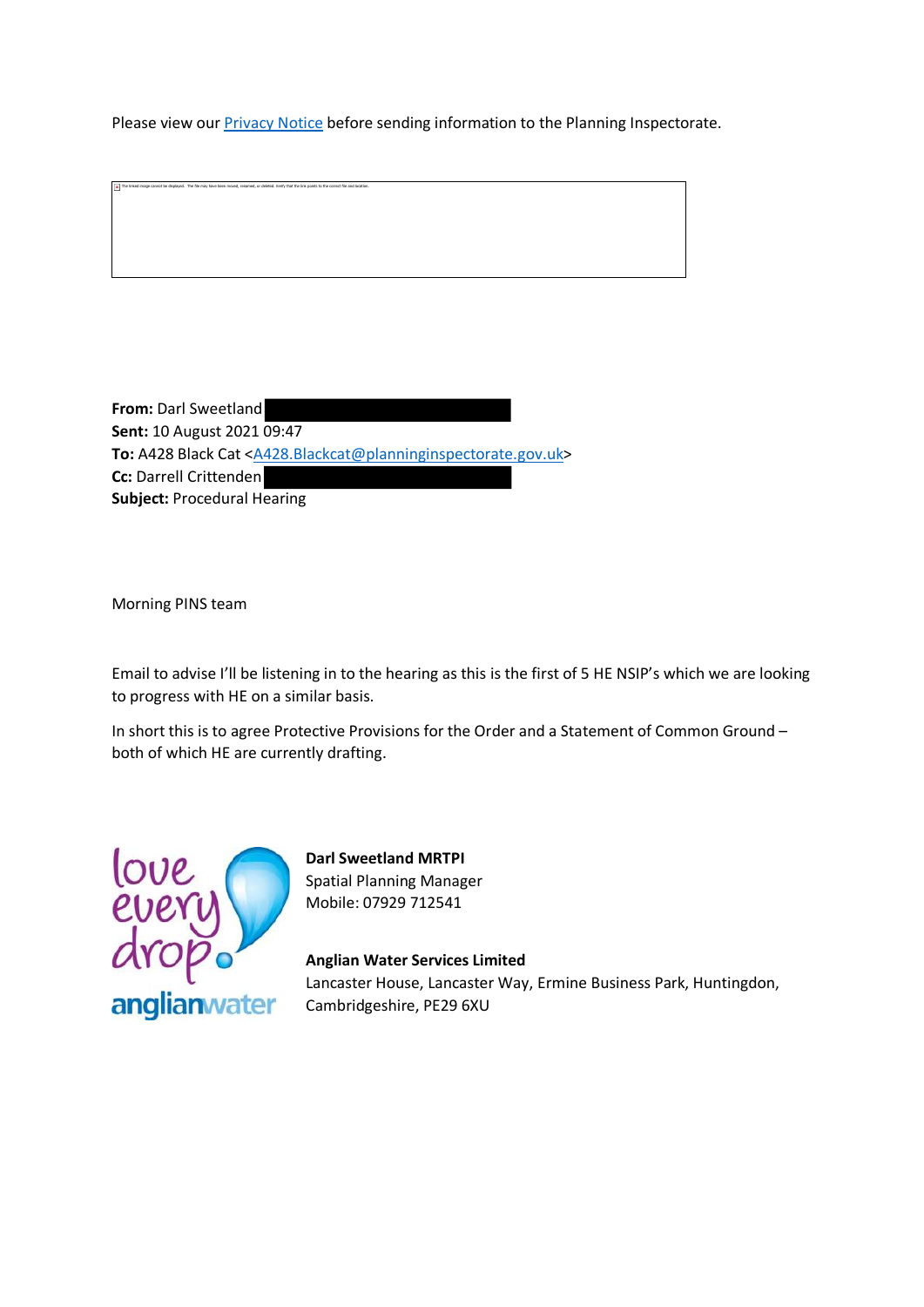## --\*----\*----\*----\*----\*----\*----\*----\*----\*----\*----\*----\*----\*----\*----\*---\*----\*-----\*----\*----\*----\*----\*----\*---- \*----\*----\*----\*----\*----\*----\*----\*----\*---\*----\*-----\*----\*----\*----\*----\*----\*----\*----\*----\*----\*----

The linked image cannot be displayed. The file may have been moved, renamed, or deleted. Verify that the link points to the correct file and location

The information contained in this message is likely to be confidential and may be legally privileged. The dissemination, distribution, copying or disclosure of this message, or its contents, is strictly prohibited unless authorised by Anglian Water. It is intended only for the person named as addressee. Anglian Water cannot accept any responsibility for the accuracy or completeness of this message. Contracts cannot be concluded with us by email or using the Internet. If you have received this message in error, please immediately return it to the sender at the above address and delete it from your computer. Anglian Water Services Limited Registered Office: Lancaster House, Lancaster Way, Ermine Business Park, Huntingdon, Cambridgeshire, PE29 6XU Registered in England No 2366656 Please consider the environment before printing this email.--\*----\*----\*----\*----\*----\*----\*---- \*----\*----\*----\*----\*----\*----\*----\*---\*----\*-----\*----\*----\*----\*----\*----\*----\*----\*----\*----\*----\*----\*----\*----\*-- --\*---\*----\*-----\*----\*----\*----\*----\*----\*

Please take a moment to review the **[Planning Inspectorate's Privacy Notice](https://gbr01.safelinks.protection.outlook.com/?url=https%3A%2F%2Fwww.gov.uk%2Fgovernment%2Fpublications%2Fplanning-inspectorate-privacy-notices&data=04%7C01%7Ca428.blackcat%40planninginspectorate.gov.uk%7C4a64e82504d84c289ddd08d95db15aa3%7C5878df986f8848ab9322998ce557088d%7C0%7C0%7C637643838580006392%7CUnknown%7CTWFpbGZsb3d8eyJWIjoiMC4wLjAwMDAiLCJQIjoiV2luMzIiLCJBTiI6Ik1haWwiLCJXVCI6Mn0%3D%7C1000&sdata=Y2g018y3oDGXOlIMm%2FZsJadtvH7FeZmGtPScXVhoFGw%3D&reserved=0)** which can be accessed [by clicking this link.](https://gbr01.safelinks.protection.outlook.com/?url=https%3A%2F%2Fwww.gov.uk%2Fgovernment%2Fpublications%2Fplanning-inspectorate-privacy-notices&data=04%7C01%7Ca428.blackcat%40planninginspectorate.gov.uk%7C4a64e82504d84c289ddd08d95db15aa3%7C5878df986f8848ab9322998ce557088d%7C0%7C0%7C637643838580006392%7CUnknown%7CTWFpbGZsb3d8eyJWIjoiMC4wLjAwMDAiLCJQIjoiV2luMzIiLCJBTiI6Ik1haWwiLCJXVCI6Mn0%3D%7C1000&sdata=Y2g018y3oDGXOlIMm%2FZsJadtvH7FeZmGtPScXVhoFGw%3D&reserved=0)

*Please note that the contents of this email and any attachments are privileged and/or confidential and intended solely for the use of the intended recipient. If you are not the intended recipient of this email and its attachments, you must take no action based upon them, nor must you copy or show them to anyone. Please contact the sender if you believe you have received this email in error and then delete this email from your system.*

*Recipients should note that e-mail traffic on Planning Inspectorate systems is subject to monitoring, recording and auditing to secure the effective operation of the system and for other lawful purposes.*